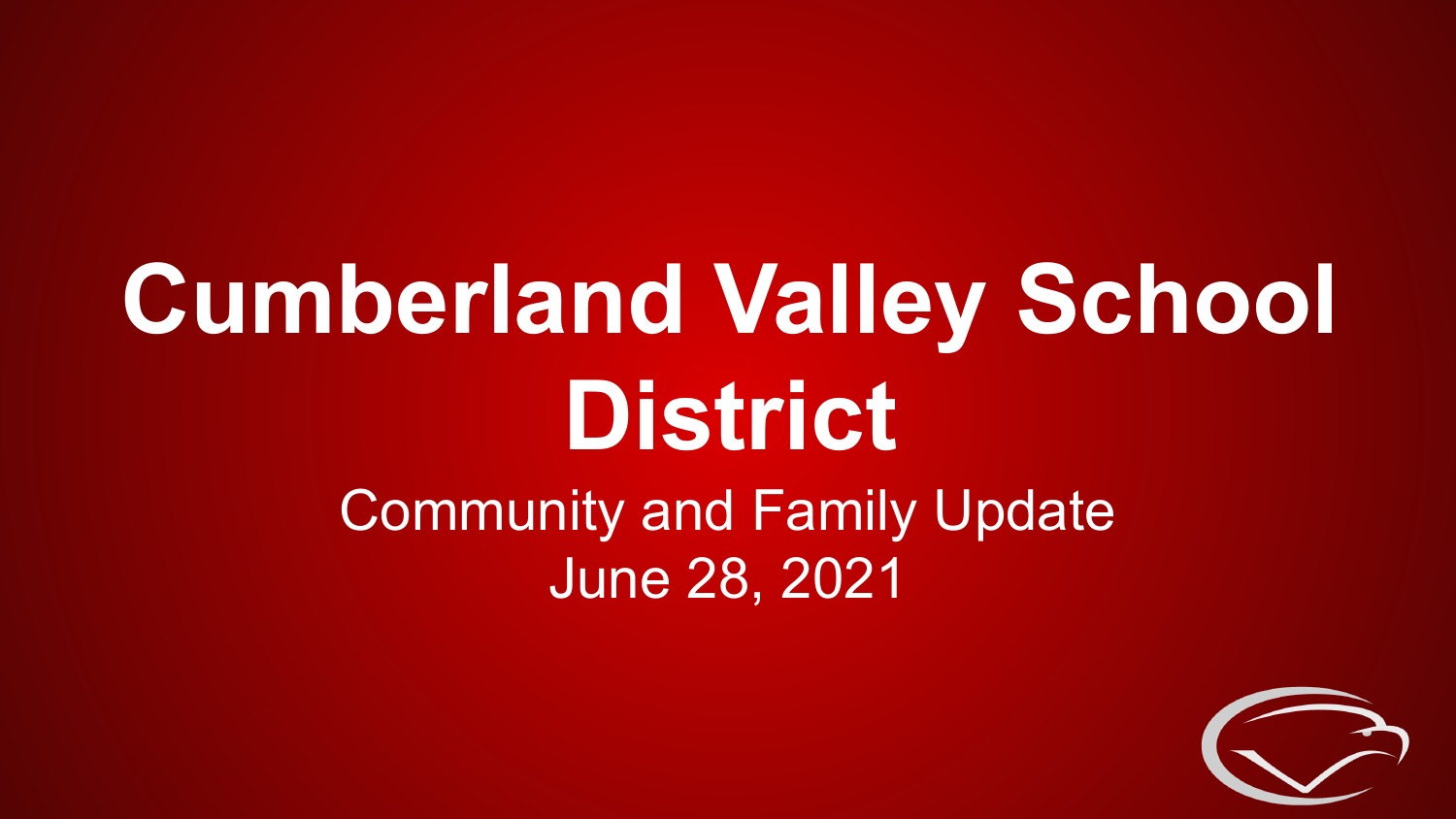#### Regional COVID-19 Data 6/24/21

#### **COVID-19 Early Warning Monitoring System Dashboard**



<https://www.health.pa.gov/topics/disease/coronavirus/Pages/Monitoring-Dashboard.aspx>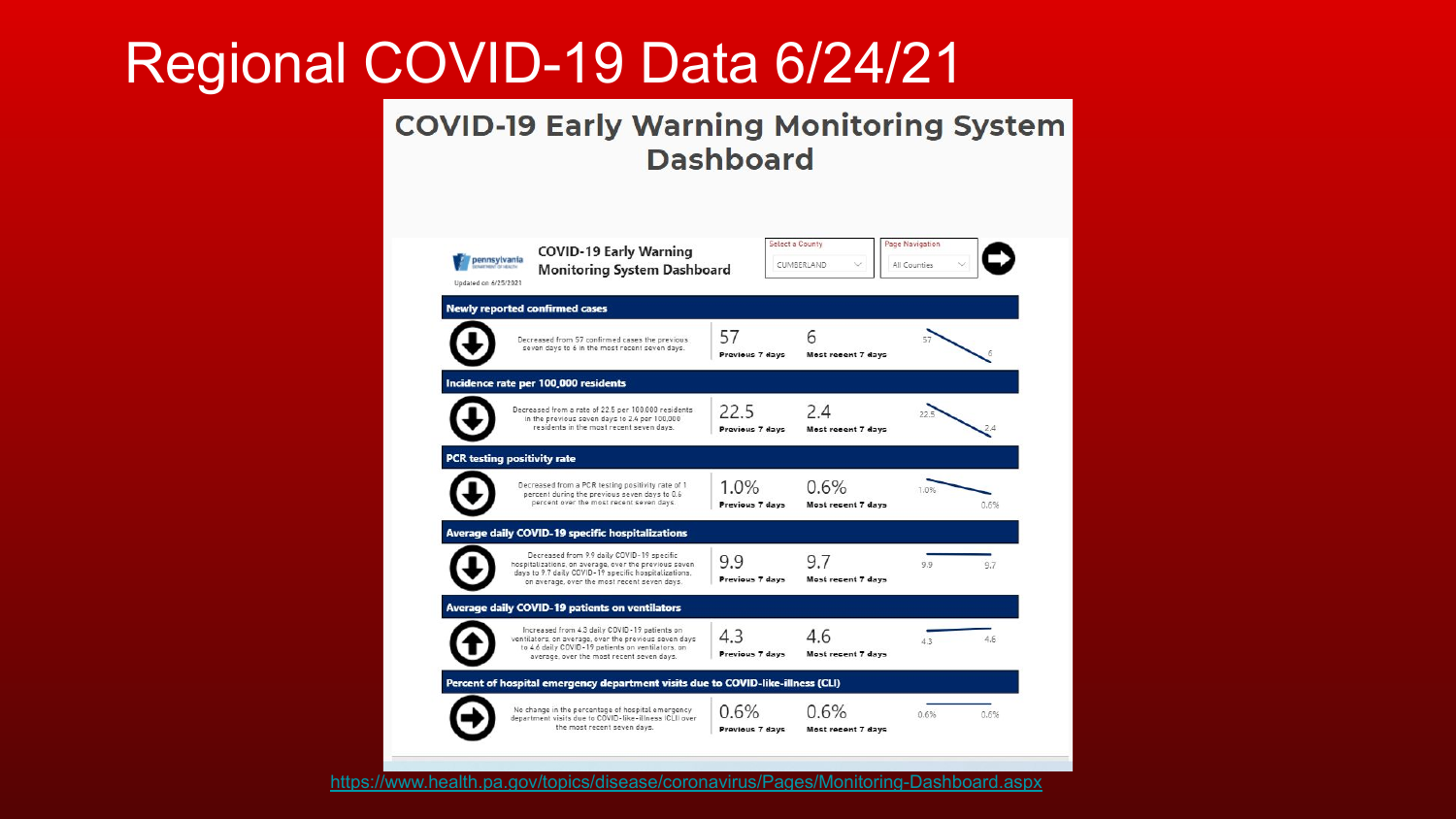#### Mask Mandate

- On June 28, 2021, the Mask Mandate in Pennsylvania issued by the Secretary of Health and the Governor will be lifted.
- Since June 5, 2021, individuals on Cumberland Valley properties have been advised of the ongoing Mask Mandate, but have been asked to determine their own compliance with the mandate and their vaccination status.
- Beginning June 28, 2021, all masking on CV properties, regardless of vaccination status, will be fully optional.
- Individuals who are not vaccinated are still encouraged to wear a mask by the CDC and PA Department of Health, but compliance with this is no longer required by the PA DoH.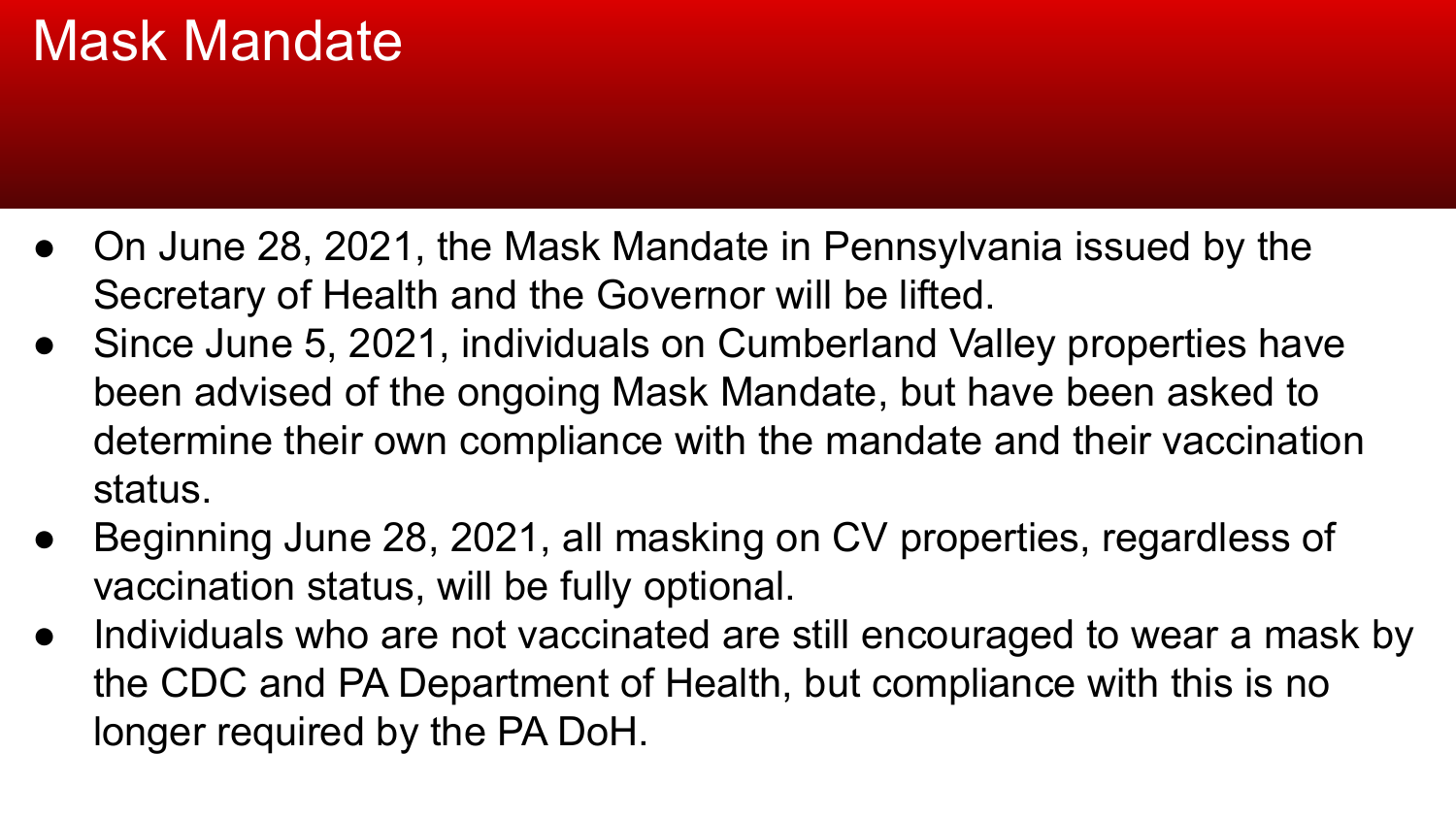#### 2021 Fall Planning and Scheduling

- We are planning for a full 5-day-per-week return to school in Fall 2021.
	- It is our belief based on statements made by the Acting Secretary of Education that there will not be a vaccine or mask mandate placed on schools for the fall, but we will continue to monitor this carefully.
	- Should new mandates be placed on schools, CVSD's Administration recommends that the District adhere to the mandates for legal and financial reasons. We do not believe that new mandates will be placed on schools unless there is a significant change in the number of COVID-19 cases that are occurring in Pennsylvania and in the region.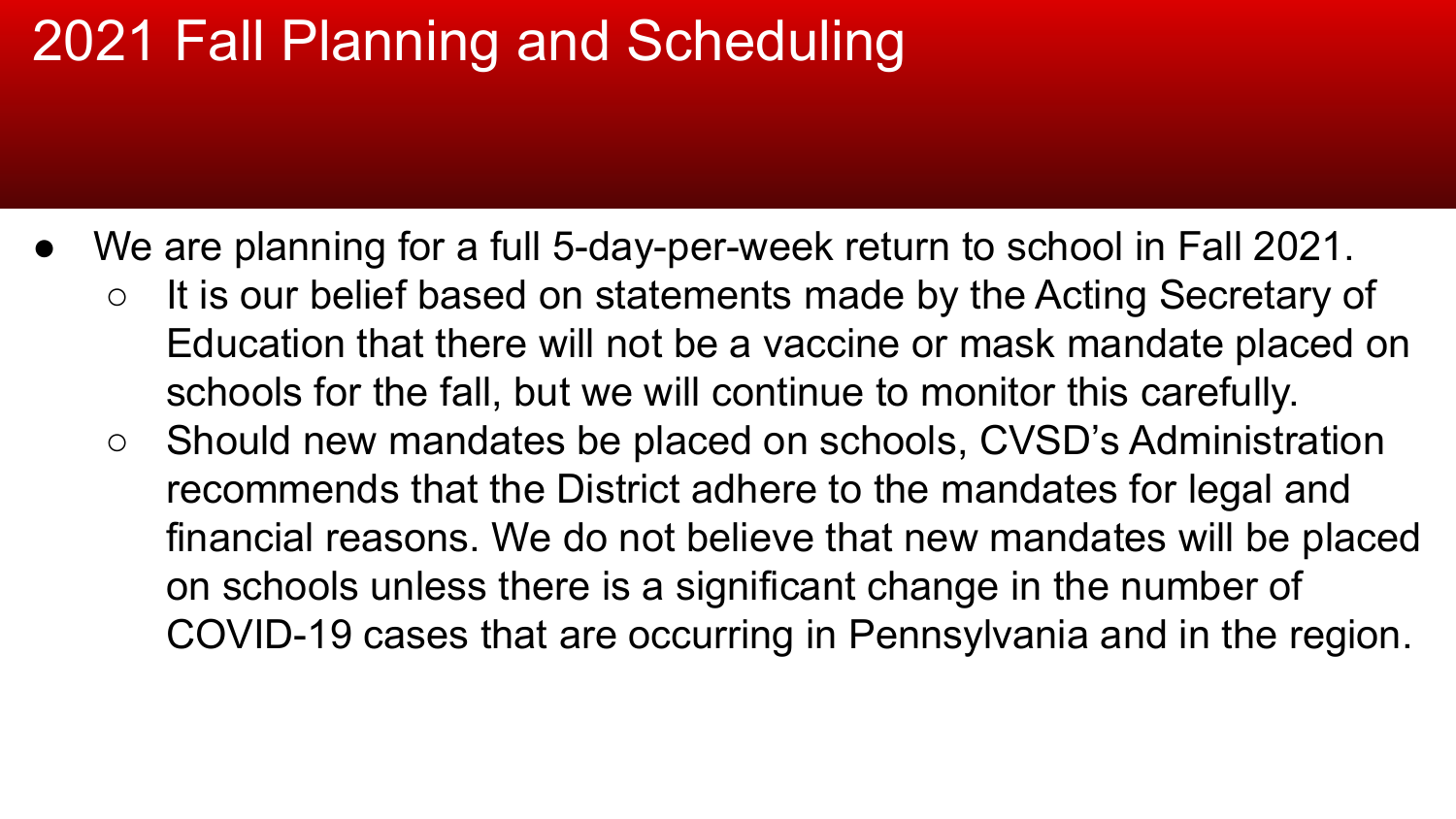### 2021 Fall Planning and Scheduling Cumberland Valley Virtual Academy

- We will also plan to continue to provide CVVA as an option for all students in grades K-12. However, we will only provide live instruction and a full continuum of educational services to students in grades K-8 as vaccine availability for students in grades 9-12 and the complexity of offering high school courses make this unnecessary from a safety perspective and impractical from a staffing and cost perspective.
- Our preliminary student counts for virtual instruction at CVHS made live instruction seem like it would be a possibility, but final counts <100 students in grades 9-12 (and vaccine eligibility changes) no longer warrant it.
	- We will communicate the new options to high school students and their families this week.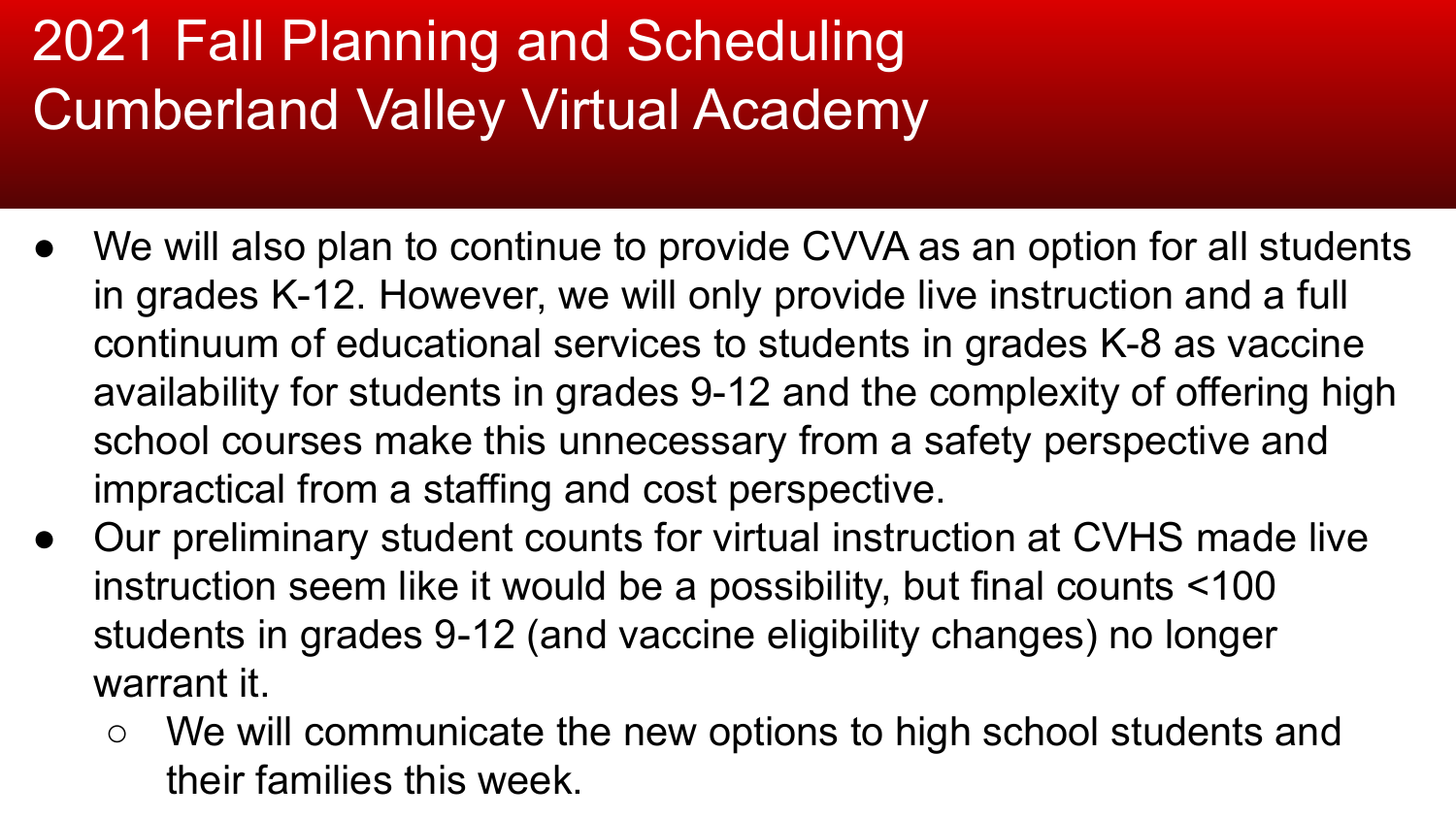### 2021 Fall Planning

- A full face-to-face return will include pre-pandemic student densities on transportation and at all daily functions (lunch).
- We are also planning a full return to all activities including interscholastic sports, music programs, and other student clubs.
- We also anticipate normal student densities in classrooms that are similar to what students and families experienced prior to the pandemic.